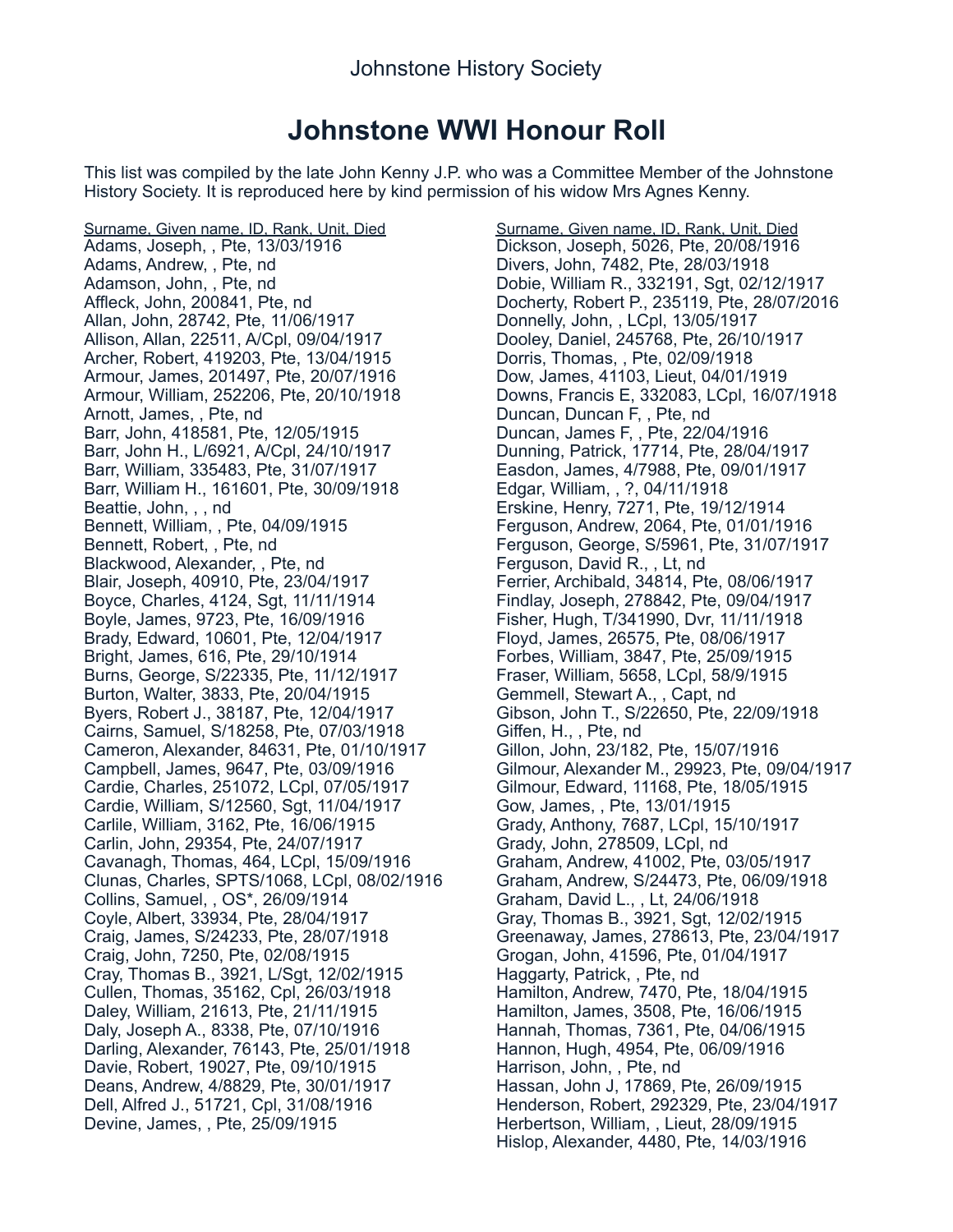Holland, John, , Pte, nd Houghton, Patrick, S/21627, Pte, 03/11/1918 Houston, John, 8139, Pte, 01/10/1915 Houston, Robert G, S/6483, Pte, 09/05/1915 Houston, Stewart, 8285, Pte, 02/10/1915 Howie, George, , , nd Howie, Joseph, 7945, Sgt, nd Howie, Robert, 3046, Pte, 16/06/1915 Howie, William, 1310, Pte, 01/02/1916 Huey, John, 250943, Cpl, nd Hunter, Robert D., , Pte, nd Hunter, John F, 32229, Pte, 31/07/1917 Hunter, Thomas, 201186, Pte, 20/07/1916 Husband, Alexander, G280, Pte, 11/11/1914 Hutton, William, S/5594, Pte, 17/05/1918 Hyndman, Joseph, , , nd Irvine, James, 251903, Pte, 02/02/1917 Irvine, W., 251903, Pte, 02/02/1917 Jaffrey, William, , Capt, nd Jamieson, Alexander, , Pte, 08/02/1916 Jamieson, William, S/3509, Pte, 10/07/1917 Jenkins, George, S/40590, Pte, 23/11/1917 Jennings, James, , Pte, 03/06/1915 Johnston, Henry, 24731, Pte, 10/05/1918 Johnstone, James, , AB, 04/02/1917 Kay, William, 10932, Pte, 12/05/1916 Keith, William, 202642, Pte, 23/07/1918 Kennedy, William, , Pte, 23/04/2017 Kennedy, Joseph, 17002, Pte, 01/07/1916 Kennedy, William, S/11964, Pte, 23/04/1917 Kerr, James, , Pte, 19/05/1916 Kerr, Daniel, , , 31/07/1915 Kerr, John, 332408, Pte, 24/10/1918 Kerr, Robert, S/2698, Pte, 03/03/1916 Kerr, William, S/22901, Pte, 01/10/1918 Kerr, Thomas, , Pte, nd Lewis, James, 27508, Cpl, 05/12/1917 Liddell, Graham D., , Lt, 24/06/1918 Little, Robert M., S/2927, Pte, 04/10/1917 Loney, Thomas, 9025, A/Cpl, nd Loughran, D., S/42810, Pte, 12/02/1919 Love, T., , L/C, nd Lovie, Edward, 31623, Pte, 18/11/1916 Lyle, James, 14742, Pte, 01/07/1916 Mairs, Samuel, S/18559, Pte, 22/04/1918 Marshall, Hecter, S/43227, Pte, 23/04/1917 Martin, Malcolm, 4/7965, Pte, 19/12/1915 Martin, Thomas, , Pte, nd McAdam, John, S/5376, Pte, 09/05/1915 McArthur, James, 98856, Gunner, 07/09/1918 McAulay, Daniel, 5159, Pte, 27/06/1919 McCabe, Thomas\*, , Pte, 31/12/1918 McCaig, Allan, , , 18/08/1917 McCaig, Joseph, 33083, Sgt, 15/07/1916 McCann, Daniel, 14414, Pte, 26/02/1919 McCaughan, Robert, 5143, Pte, 07/12/1915 McCluskey, John, , Pte, 15/09/1914 McCluskie, Patrick, 18683, Pte, 26/09/1915 McConnell, William, , Pte, 23/05/1915

McCreath, David, 141038, Pte, 21/03/1918 McDougall, Lawrence, 12938, Pte, 25/09/1915 McDougall, Neil, 632611, LCpl, 19/02/1918 McGachie, Thomas, , Pte, nd McGaffin, Andrew, , , nd McGhee, Henry, 15699, Pte, 06/08/1915 McGhee, , , Sgt, 01/01/1915 McGinley, Charles, 414, ACpl, 20/02/1915 McGinley, Edward, 8309, Pte, 12/01/1915 McGinley, John, , Pte, 27/02/1915 McGinley, John, , Pte, 01/01/1915 McGinley, James, , Pte, nd McGinn, James, S/23342, Pte, 01/04/1918 McGlade, Hugh, 1530, Pte, 17/08/1915 McGrory, James, , Pte, nd McGuinness, John, 10403, Pte, 24/10/1914 McIver, Robert, 12652, Pte, 02/07/1916 McKay, Andrew, 1392, Pte, 07/05/1916 McKay, James, , Pte, 26/06/1915 McKechan, Alexander, 93045, Driver, 05/11/1918 McKendrick, Alexander, 15350, Pte, 14/07/1916 McKissock, David, 67682, Pte, nd McLauchlan, Charles, 252112, Pte, 24/11/1917 McLaughlan, William, 52288, Pte, 27/01/1918 McLaughlin, Isaac, , Pte, nd McLaughlin, Richard, , L/Cpl, 28/09/1915 McLaughlin, John, B/9377, Pte, 10/05/1917 McLean, Patrick, S/5038, Pte, nd McLellan, John, S/19711, Pte, 23/03/1918 McLelland, John, 16115, Pte, 07/01/1915 McLelland, Alexander, 8271, Cpl, 19/09/1918 McLuskey, John, S/3298, Pte, 08/09/1916 McMahon, James, S/20327, Pte, 28/10/1918 McMenemy, Edward, 251555, Pte. 31/08/1918 McMillan, John, 12399, Pte, 20/09/1916 McNeil, Andrew, S/8034, Pte, 24/12/1917 McNeil, William, 42953, LCpl, 10/04/1918 McQuade, William, 4/9018, Pte, 14/07/1916 McShane, Bernard, 11719, Sgt, 14/11/1914 McSwan, Neil, S/19311, Pte, 07/08/1917 McWilliams, Samuel, , , 29/10/1916 Middleton, Francis, 3, Pte, 27/04/1917 Middleton, John J., 13824, Pte, 22/05/1916 Miller, Hugh, S/24044, Pte, 21/07/1918 Miller, James, 9742, Pte, 25/09/1915 Mills, James, 23316, Pte, 31/07/1916 Mitchell, Peter, , , nd Moodie, Robert, 16854, Pte, 27/08/1916 Moody, Robert, 235308, Pte, 23/07/1918 Mooney, Hugh, 3933, Pte, 21/08/1915 Morgan, Charles, s/20863, ACpl, 21/03/1918 Morning, Archibald, 12006, Pte, 04/03/1915 Morning, William, 12953, Pte, 20/06/1915 Mullan, James, , Pte, 26/09/1915 Mullen, Andrew, 18326, Pte, 20/08/1916 Mullen, James, 4/8080, Pte, 16/09/1918 Murphy, Andrew, 1838, Sgt, 30/08/1916 Murphy, John, 5812, Pte, 24/10/1914 Murphy, W., 33719, Pte, 14/02/1917